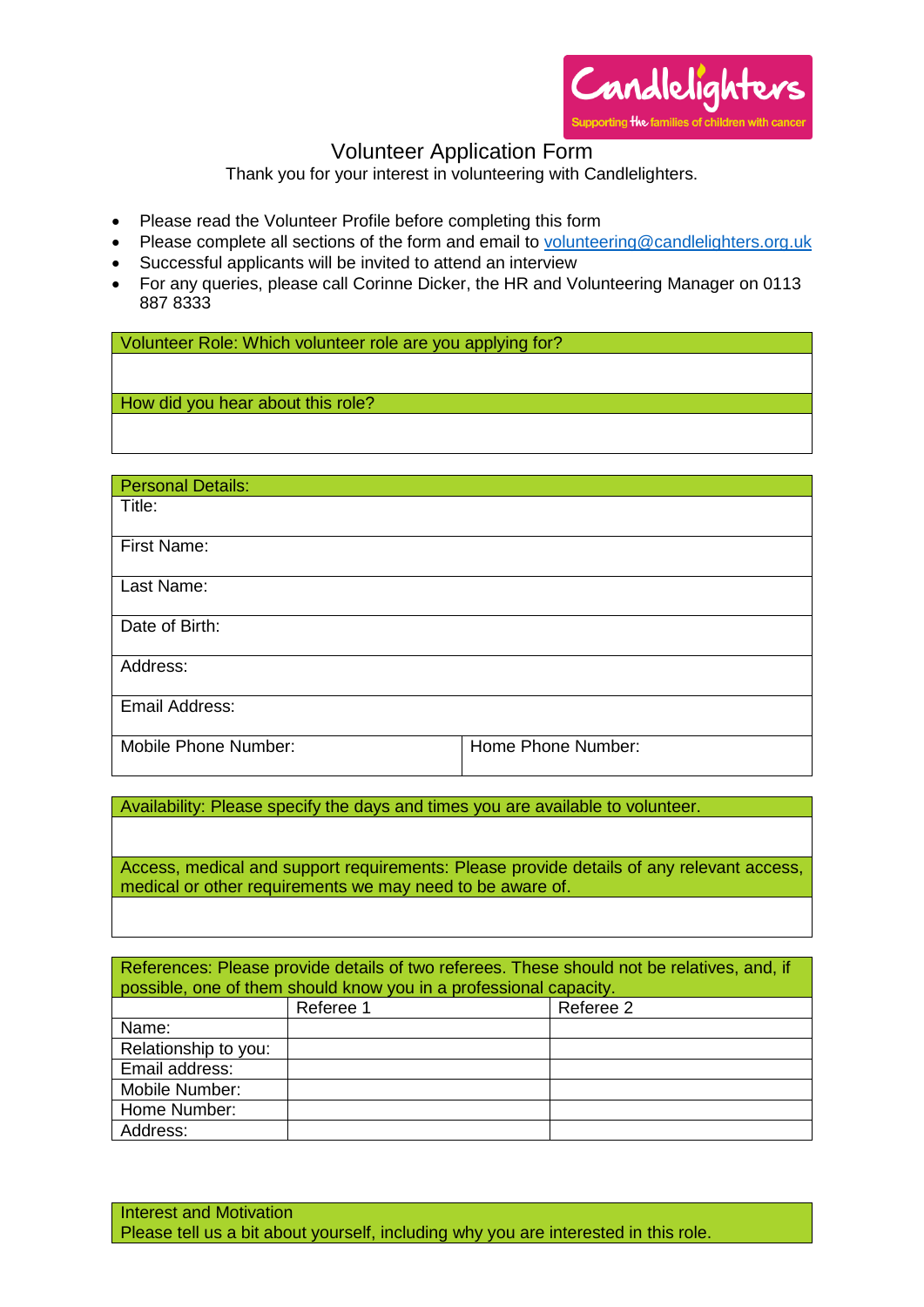Work Experience/History (Including Voluntary Work) Please provide details of your work history/experience including employment, voluntary work, fundraising or community activities (please include job/role titles and dates)

Qualifications and Training: Please provide details of any relevant training or qualifications (including dates):

Skills and Expertise: Please tell us about any other knowledge, skills, expertise and experience you can offer to Candlelighters.